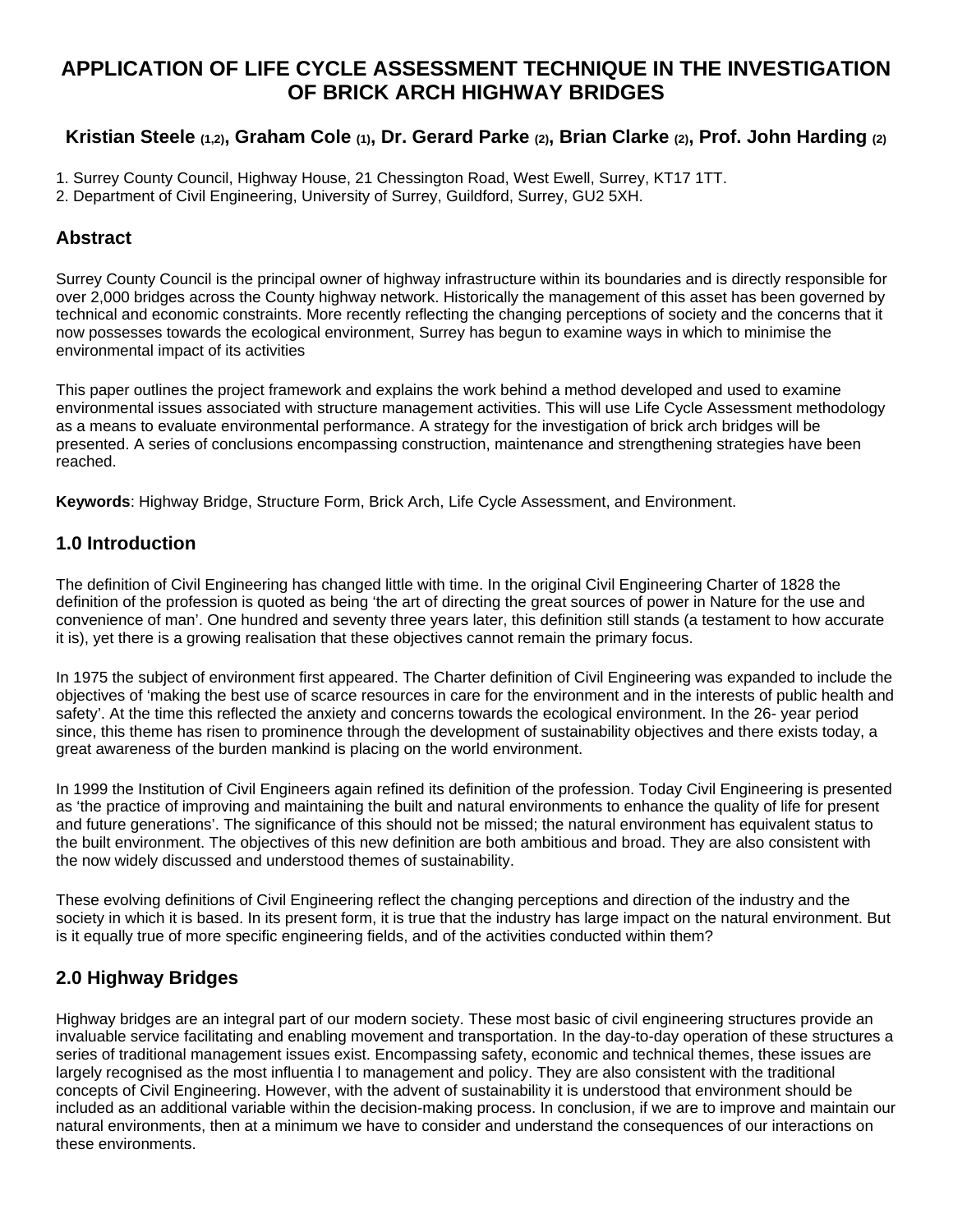To do this research has applied life cycle methods to identify environmental impacts. This 'cradle to grave' technique ensures a holistic approach enabling the assessment of environmental burden throughout a system. The methodology further enables the environmental comparison of different structure form and of different life cycle maintenance strategies. These remain common research goals. However, it should be noted that this area of investigation is new to the industry. What is required is not simply knowledge of the benefit of a discrete structure or activity over another, but a structured method that will enable environment to be considered objectively within decision- making. Project aims are thus two fold:

- 1. To develop a methodology for considering environment in bridge management decision-making.
- 2. To provide definite answers to discrete questions on environmental performance.

This paper will outline the general project methodology explaining the work behind the evolved method and the various issues tackled in its development. The subject area remains remarkably wide due to the scope for different design and resultant life cycle strategies. A definitive assessment of environmental performance of all bridge types and material constructions is therefore out side the remits of this project. For this reason investigation of one structure class has been progressed. The primary focus of this paper will be brick arch structures. An organised environmental assessment of a brick arch bridge will be presented using Life Cycle Assessment (LCA) methodology as a means to evaluate environmental performance.

## **3.0 Masonry Arch Bridges in the County of Surrey**

Bridge form and structural classification are well reviewed. Classically bridges can be categorised into three 'forms': beam, arch and cable designs. Within these categories material fabrication, initial construction processes, and end of life options vary. It can also be shown that each demands an inherently different maintenance strategy throughout its service life. As a result of these differing 'life cycles', each structure form will have a different environmental performance.

To achieve valid comparisons of these structure categories, specific boundaries were set and the inventory of bridges managed by Surrey County Council (SCC) was classified under distinct headings. In effect an indexing system was constructed to represent all bridge designs. With a focus on arch and beam 'forms', a simplified model was developed. Although various designs of arch have been built in Surrey, by far the greatest in number are the traditional clay brick structures. As a specific category these account for approximately 40% of the total structure inventory, a number equivalent to 430 bridges. These can be divided into semicircular, segmental, elliptical and semi elliptical forms. Typically Surrey structures tend to be of semicircular or segmental construction. It is assumed that although each varies slightly in design, the basic life cycle is common across all shapes. Therefore, the analysis of a specific structure will give a good illustration of the environmental performance of the structure class.

### **4.0 Life Cycle Assessment and Project Methodology**

The initial focus of research has been to develop a project base and framework from which LCA work can be conducted. This has involved investigation and information collection in three key areas:

- Ø Bridge form classification.
- Ø The categorisation of bridge maintenance activities.
- Ø The development of bridge life cycle models.

Literature review has provided input to all activities and case study investigation has produced the bulk of information for the categorisation of bridge maintenance activities and for the development of life cycle models.

### **4.1 Brick Arch Bridge Life Cycles**

To develop life cycle models ten real brick arch structures have been reviewed in detail. Extensive background text and a management history for each have been compiled. Information has been sought from bridge records and document archives. The frequency of maintenance activities undertaken on individual structures has been noted and trends for key maintenance activities across the whole structure group have been found. This was achieved by noting maintenance frequency values for each case study. These values were then aggregated across all case studies such that the group average could be found. Information could then be consolidated into an 'idealised' life cycle representative of, in this case, a 'typical' brick arch bridge. This life cycle then formed the basis of the model used for environmental assessment. The base line strategy developed from this exercise and typical of most brick arch bridges in Surrey is illustrated in Table 1.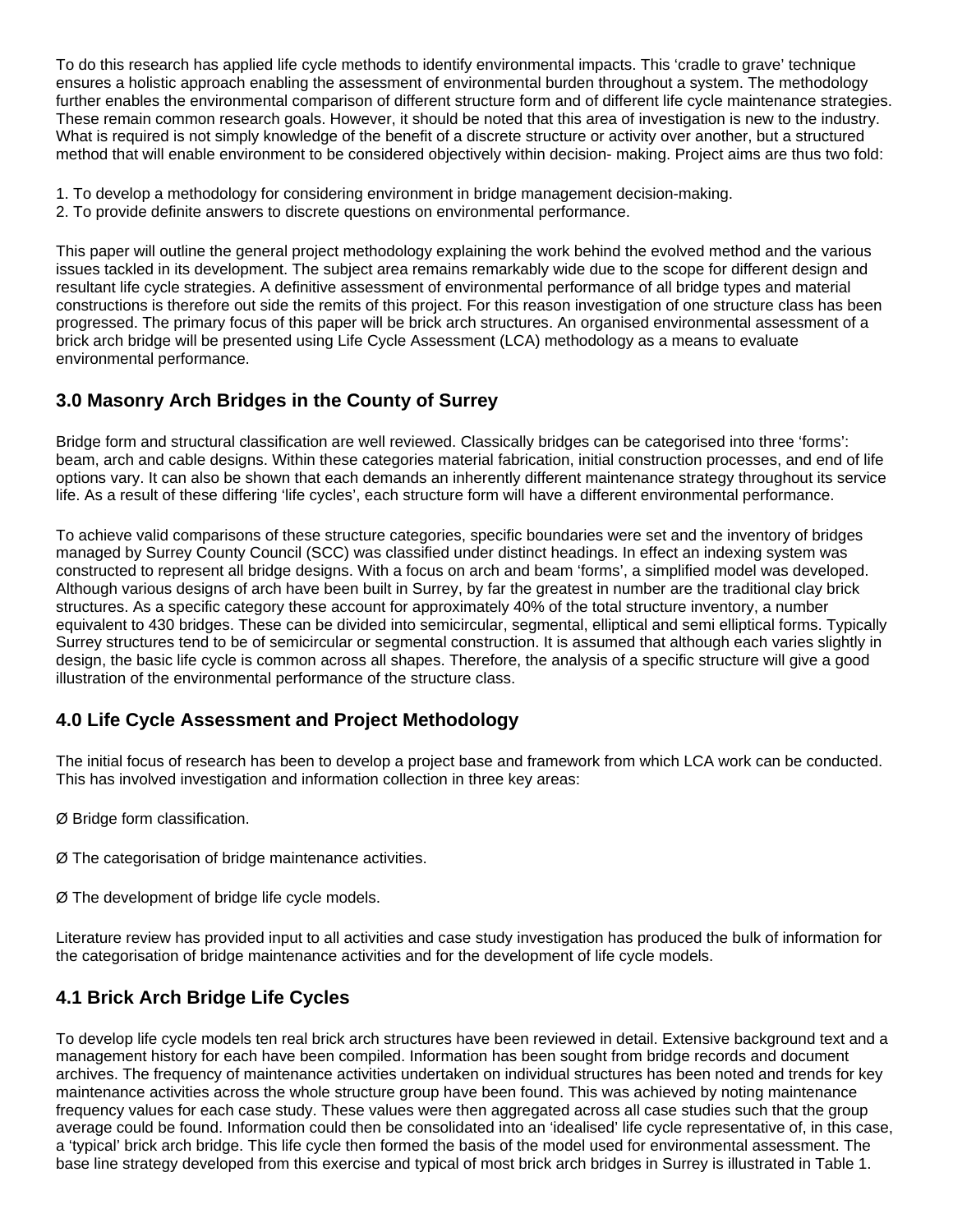Although it consists of a number of activities, only brickwork maintenance and the first refurbishment scheme have been considered by modelling.

The reasons for the focus on these activities include:

Ø The more minor activities do not involve replacement of materials.

Ø It was considered that parapet repairs and cutwater replacement were adequately accounted for by brickwork maintenance modelling.

Ø Bridges are presently constructed for a 120-year design life (1). Modelling a refurbishment and strengthening scheme at this interval is consistent with the anticipated life of a bridge built at the present time, and is also consistent with conclusions drawn from case study review.

| <b>Maintenance Activity Activity Frequency (years)</b> |     |  |  |  |
|--------------------------------------------------------|-----|--|--|--|
| <b>Vegetation removal</b>                              | 5   |  |  |  |
| Coping stone replacement/realignment                   | 10  |  |  |  |
| Brickwork maintenance - repoint/renewal                | 15  |  |  |  |
| Parapet repairs/replacement                            | 15  |  |  |  |
| Invert clearance                                       | 20  |  |  |  |
| <b>Cutwaters replaced</b>                              | 40  |  |  |  |
| <b>First refurbishment scheme</b>                      | 120 |  |  |  |
| Second refurbishment scheme                            | 200 |  |  |  |

Table 1. Brick arch bridge life cycle strategy developed from case study review.

#### **4.2 Factors influencing Structure Life Cycle Models and Uncertainty**

In the development of these life cycle models it was important to take account of the wider perspective particularly when interpreting individual records. The vast majority of highway bridges are single purpose structures. Although their functions are similar, discrete structure life cycles can show great variance, and different bridges that provide a similar or common service can have very different life cycles. These are defined and influenced by physical, economic, technical, symbolic, historic, commercial, political, residential, safety, recreational and social, concerns and issues. These can be termed 'life cycle influencing factors'. The effect on structure deterioration and, by default, likely maintenance intervals is very difficult to factor into life cycle models. In essence, every structure is unique and there exists a 'cocktail' of different reasons and influences that will dictate and define any one bridge life cycle. This makes the environmental assessment of a highway bridge an inherently uncertain activity.

## **4.3 Life Cycle Inventory (LCI) Data**

The software programme SimaPro has been used for LCA modelling. This is supported by three data sets, including Pre4, BULWAL and IDEMAT databases. Although comprehensive, the information in these databases is not entirely relevant to UK circumstances. To over come this problem there has been a drive to secure UK specific profiles. The difficulty is that very little data is available. Specific products such as paint or coating systems, materials like fill or recycled aggregate and processes like excavation or concrete vibration either have not been developed, or will not be released on commercial grounds.

One group that has undertaken a large amount of work in the field is the Building Research Establishment (BRE). With their Environmental Profiles project they are over seeing the development of a LCI database specific to UK construction materials. The assemblies represent the only known UK specific data. With careful negotiation it has been possible to secure the release of a series of key material profiles. Those relevant to arch bridge construction include brick, cement, hydrated lime and reinforcing steel materials. The brick profile is representative of 'average bricks' and was developed with support from the Brick Development Association and leading UK brick manufactures. The profile is characteristic of continuous and intermittently kilned clay flettons, specials and engineering brick. It offers the only good representation of a generic UK brick as might be used in highway bridge construction and maintenance. In modelling bridge life cycles a mix of BRE and SimaPro profiles have been used.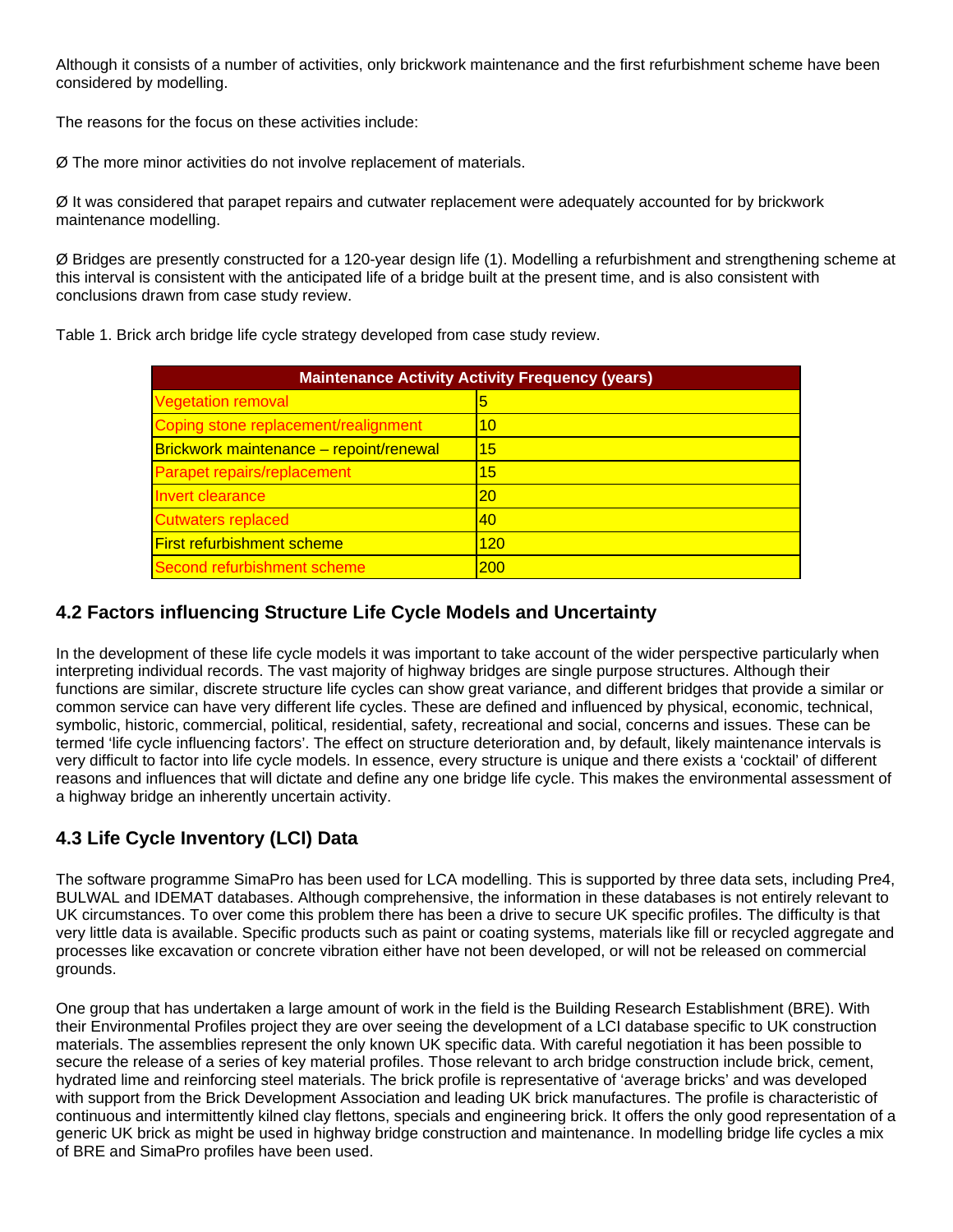### **4.4 Life Cycle Representation**

For comparative purposes LCA modelling has focused on three real bridge case studies. Although each structure is different in design and material construction, they have similar deck areas and load capacities and therefore provide the same operational service. Case studies are used because they provide for accurate material and construction process estimation. The brick arch bridge case study is Cascade Bridge (Figure 1). A series of estimates were developed for bridge construction and maintenance activities.



Figure 1. Elevation of Cascade Bridge. The structure has a clear span of 10.5m and a width of approximately 12.5m. The bridge is entirely of brick construction apart from a concrete slab footpath on one side. The structure provides for a single lane carriageway of width 9.5m. The structure spans a small stream with large seasonal flow differences. The structure is presently 175 years old.

Bridge construction estimates were developed for brick, mortar and fill material, (Table 2). Mortar was considered to consist of cement, lime, sand and water components; a mix classification (ii) was assumed (2). Site mixing of mortar material was anticipated and accounted for by an energy demand from a site mixer running off a diesel generator. Transportation demands for material supplies to site were considered. Apart from the mortar mixing, no other site processes were considered at the construction stage. Although this places a focus on material components, it should be recognized that brick arch bridge construction uses very little, if any mechanization.

Table 2. Life cycle material demands (tonnes).

|                                          |                     | Operation* |     |     | <b>Strengthening</b> |                                |
|------------------------------------------|---------------------|------------|-----|-----|----------------------|--------------------------------|
|                                          | <b>Construction</b> |            |     |     |                      | Good Averg Poor Saddle Anchors |
| <b>Brick</b>                             | 475                 |            |     |     |                      |                                |
| <b>Mortar (repointing work)</b>          | <b>150</b>          | 6.2        | 4.1 | 3.1 |                      |                                |
| Brick/mortar demand (brick renewal work) |                     | 122        | 54  | 26  |                      |                                |
| Fill (sand)                              | 1790                |            |     |     |                      |                                |
| Steel reinforcing bar                    |                     |            |     |     | 2.92                 |                                |
| Grout                                    |                     |            |     |     |                      | 2.64                           |
| <b>Concrete</b>                          |                     |            |     |     | 620                  |                                |
| <b>Stainless steel</b>                   |                     |            |     |     |                      | 1.41                           |
| <b>Polyester fabric</b>                  |                     |            |     |     |                      | 0.036                          |

\*Represents aggregate material quantities for brick renewal and repointing activities over 120-year life cycle.

Brickwork maintenance activities are based on the concept of poor, average and good, maintenance strategy. At an elemental level, each part of the structure is considered. Percentage surface areas are defined for brickwork repointing and brickwork renewal. What distinguished a good strategy from a poor strategy is the percentage area of structure receiving works. Regardless of strategy, works were considered to take place at a standard 15-year frequency. Repointing and renewal of brickwork are essentially material replacement activities. Both require mortar input, but brickwork renewal also has a brick demand. By assuming a 1m2 area and defining a raking out depth of 15mm (3), mortar demands for repointing can be determined. Likewise, for brickwork replacement across 1m2, mortar and brick quantities can be calculated. Factoring these values by a defined life cycle strategy enables material quantities for brick and mortar to be calculated in both mass and volume terms, (Table 2). Mixing, and transport of materials to site were considered.

The final focus of modelling has been on structure strengthening methodologies. Two techniques were compared. The first examined traditional concrete saddle construction and the second reviewed a newer technology consisting of anchor bracing across the arch barrel. SCC has used concrete saddles for decades and the newer anchoring technique looks set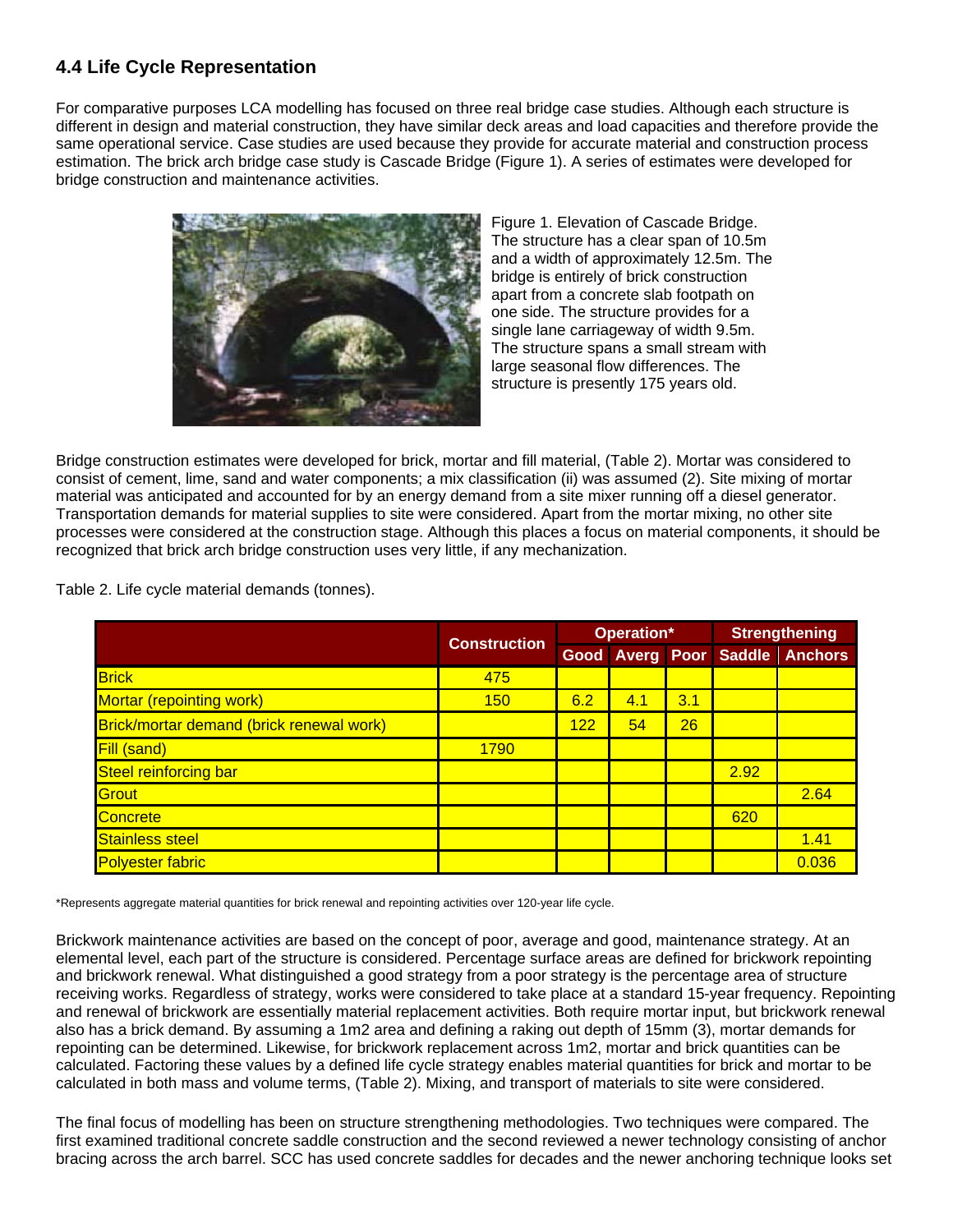to be used with increasing regularity in the future. With the consideration of a specific design a series of material estimates were produced for the construction of a concrete saddle. The main material demand was for concrete, although a small amount of steel reinforcement was also included in modelling. The processes of concrete pumping and vibration settlement were included. Excavation and disposal of granular fill material were not considered. Profiles for material disposal and excavation plant have not been developed. In modelling the saddle scheme, potential traffic disruption was also considered. It was possible to do this by making a series of assumptions, Table 3.

Table 3. Determination of disruption associated with concrete saddle construction.

Structure location - Highway of B classification Vehicle flow rate - An average Surrey B road has a flow rate of 9000 vehicles per 24 hours (4) Detour distance - Conservatively assumed as 5 km Structure closure time - Following consultation it was assumed to be 21-days Using these values it was possible to determine the total distance of extra journey kilometres travelled by road users as a result of the works scheme. The figure equated to 945,000 km.

Procedure for modelling of the anchor scheme was similar in concept. The material volumes associated with its implementation are much less and include quantities of grout (sand, water, cement), stainless steel reinforcement and polyester fabric, (Table 2). However, the process of installation has higher site energy demands. Primarily this is associated with the coring of the anchor holes and the mixing and pumping of grout. The benefit of the anchoring scheme is that the arch can be strengthened without having to totally close the structure to traffic. There is thus no impact from traffic diversion. Assemblies were created for each of the activities associated with the anchor scheme. As with other models materials were based on BRE profiles and the construction processes were represented by energy demands placed on a site diesel generator. Consultation of specifics such as coring times, material quantities and material mixes were sought from a series of commercial groups.

#### **5.0 Impact Assessment**

Impact assessment can be highly influential to the conclusions drawn from modelling. Through the processes of characterisation, normalisation and evaluation there exists opportunity to focus on specifics such as a particular chemical or substance, or alternatively take a much wider perspective with a focus on impact categories. Research has adopted the latter approach and ten categories have been used to investigate environmental impact. These categories are already pre-defined within SimaPro (5) and include:

| $\varnothing$ Eutrophication – kg PO4              | $\varnothing$ Summer smog impact – kg C2H4 |
|----------------------------------------------------|--------------------------------------------|
| $\varnothing$ Solid waste production – kg          | $\varnothing$ Winter smog impact – kg SPM  |
| $\varnothing$ Energy consumption – MJ              | $\varnothing$ Heavy metals – kg Pb         |
| $\varnothing$ Greenhouse gas - kg CO2              | $\varnothing$ Carcinogens – kg B(a)P       |
| $\varnothing$ Ozone depletion potential – kg CFC11 | $\varnothing$ Acidification – kg SO2       |

They have the advantage in that they are recognisable environmental issues. Results in this paper will focus on characterised and normalised data in these categories. Elsewhere, particularly for presentation purposes, evaluated findings have been used. To develop these the Eco-Indicator 95 method has been applied, it offers an attractive method for representing the seriousness of life cycle impacts. This is particularly useful when presenting findings to an environmentally 'unsophisticated' audience. It also has potential as a scoring method that can rank a highway bridge design or life cycle on environmental performance. This is a useful function that provides results, which can be easily interpreted for decision-making. In adopting this method the subjective nature of evaluation is understood, and its limitations are accepted.

The results from environmental analysis of bridge construction are presented through Figures 2 and 3. It is evident that brick demand represents the biggest single burden in almost all impact categories. This is perhaps not surprising given the large quantity of material required (475 tonnes), and the industrial processes associated with its manufacture. In contrast, the impact from transportation of materials to site is small. This is a reflection of the fact that the model assumes that materials are locally produced. In most circumstances this is true, with the result that transportation distances are small (e.g. bricks are historically sourced from local suppliers). However, in some cases particularly for aggregate and cement provision, materials are often supplied from remote locations and have travelled long distances by ship or rail prior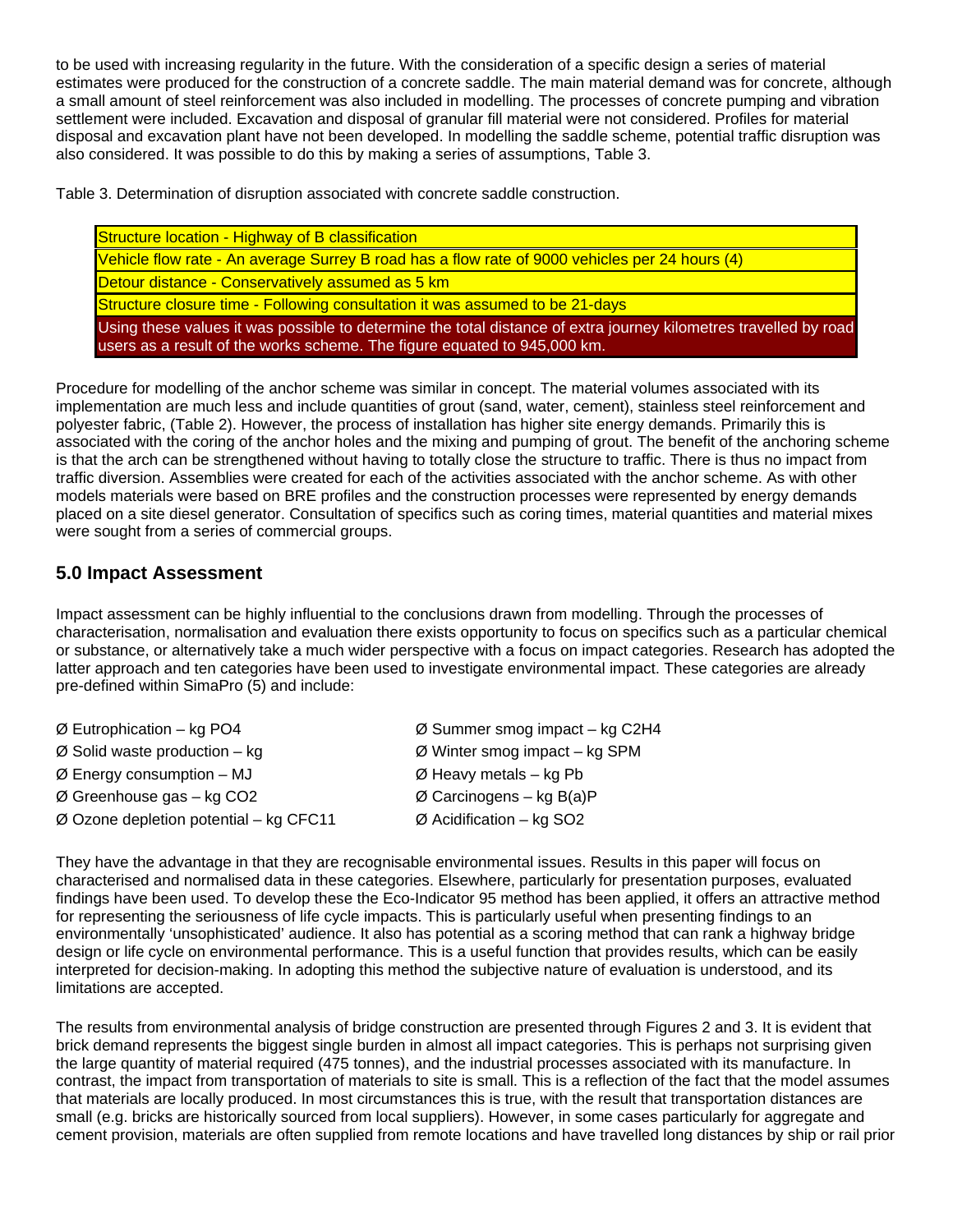to being delivered to site. In such circumstances the impact from transportation does rise, however, it remains relatively insignificant when contrasted against the material production processes.



Figures 2 and 3. Characterised and normalised impact data for construction of a brick arch bridge.

The demand for sand at construction is high and equates to 1790 tonnes. Despite this the impact it posses is relatively minor. This is because the only functions associated with sand provision are the dredging of the material, its cleaning, and its transportation to site. None of these activities require high-energy delivery and per tonne, the energy demand for sand is 31MJ. The result is total energy demand to supply sand to site is low, particularly when contrast against the energy demands for brick manufacture (energy requirement is 3300MJ per tonne). Despite this, sand is seen to have environmental impact within the carcinogenic and heavy metal fields. The reason for this is that a different energy profile has been used to represent energy delivery to sand producers. This profile contains emissions associated with national grid energy supply. Other materials have different energy profiles that do not represent a burden in these categories.

For bridge construction it can be seen that the quantities of solid waste are not large particularly when data is normalised. In general wastage rates are not high and it is considered that granular and aggregate waste materials produced on site would be consolidated into the arch as fill material following construction. Total solid wastes leaving site are therefore small. For example, a 2% wastage rate for brick has been accounted for, this equates to 9.5 tonnes yet this material would not be removed from site and would be used as fill material on completion of brickwork construction.

Apart from transportation of materials to site, the only other process considered was mortar mixing. The impact of this is included within the mortar category. When reviewing results at a more detailed level, it is found that the mortar-mixing element of the assembly is negligible in all environmental impact categories. For the mortar assembly the principal impact comes from cement and lime production. This would indicate that there might be only minor environmental benefit associated with the use of ready made or pre-batched mortars.

Despite the 120-year life cycle, brickwork maintenance in relative terms does not represent a large environmental burden. The primary reason for this is that the quantity of material used even for a good maintenance strategy is not great, (Table 2). Indeed, the total normalised value across all impact categories for brickwork renewal and repointing activities over an entire life cycle is only 7.3. To put this in perspective, the normalised figure for brick provision (only) at bridge construction equates to 27. The conclusion to be drawn is that basic structure maintenance when contrasted against structure construction is not a major source of environmental impact. This finding has implications to maintenance policy. It is widely recognised that good general maintenance prevents structure deterioration; in short, structure life span is extended. The result of this is that the time until it becomes necessary to invest in a new structure is lengthened. Brickwork maintenance should therefore be recognised as a form of environmental saving. The activities themselves exert minimum impact on environment, and extend the time to structure replacement and/or refurbishment; activities that do represent significant impact. When comparing the two activities of brickwork renewal and repointing the former represents significantly greater impact. Illustration of this is borne out through Figure 4. The graph illustrates characterised values for both activities and shows that in all categories the greatest burden is produced by brickwork renewal. In all categories repointing represents less than 20% of the impact that brickwork renewal does. This provides a further reason for affording a structure with a good maintenance strategy. Repointing as an activity has only minimal impact on environment. The activity is 'good value' providing long term environmental savings.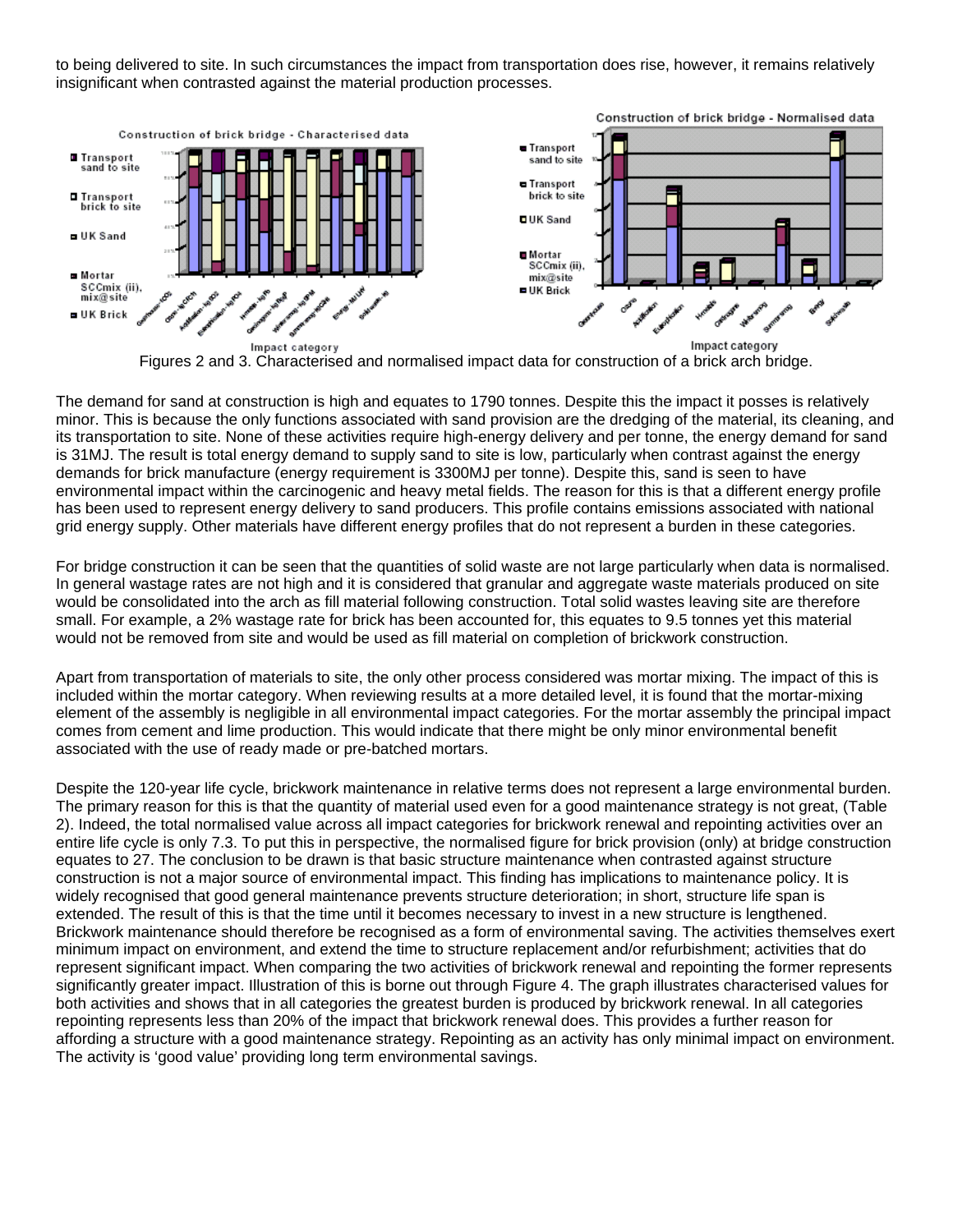

Impact category Figure 4. Characterised impact data for brickwork maintenance over a 120-year life cycle.

When a structure reaches obsolescence and is under strength, a number of options exist for continuing to provide a fixed transportation link at that location. Objectively, these consist either of bridge replacement, or refurbishment/strengthening of the existing structure. In this paper two structure strengthening methods are reviewed. These include the construction of a concrete saddle, and strengthening with anchor bracing. The two methodologies are significantly different; saddle construction uses large quantities of materials and disrupts traffic flow during works, in comparison, anchor installation has much smaller material demands yet has higher energy requirements on site, beneficially to the technique, no traffic disruption occurs. The impact results of these activities are shown through Figures 5 and 6.



Figures 5 and 6. Characterised and normalised impact data for construction of a concrete saddle contrast against an anchor bracing strengthening scheme.

From the results a series of key observations can be made:

- Construction of the bridge represents greater burden than both the works processes and material demands associated with the two strengthening methodologies. This is clearly shown in Figure 5. The conclusion to be drawn from this is that it is better environmentally to strengthen a brick arch bridge rather than replaced it with an entirely new structure of similar design.
- Of the two strengthening methodologies, the construction of the concrete saddle has greater environmental impact. The primary reason for this is the quantity of material used. Construction of the saddle uses a 'relatively' large amount of material. It is the manufacture of this material that causes the impact. Although the anchor installation processes have high site energy demands, on aggregate, because of the small amounts of material used, as a scheme it represents only minimal impact.
- The anchoring technique uses stainless steel reinforcement. The manufacture processes associated with the production of this material have a noticeable carcinogenic impact. However, once normalised this category